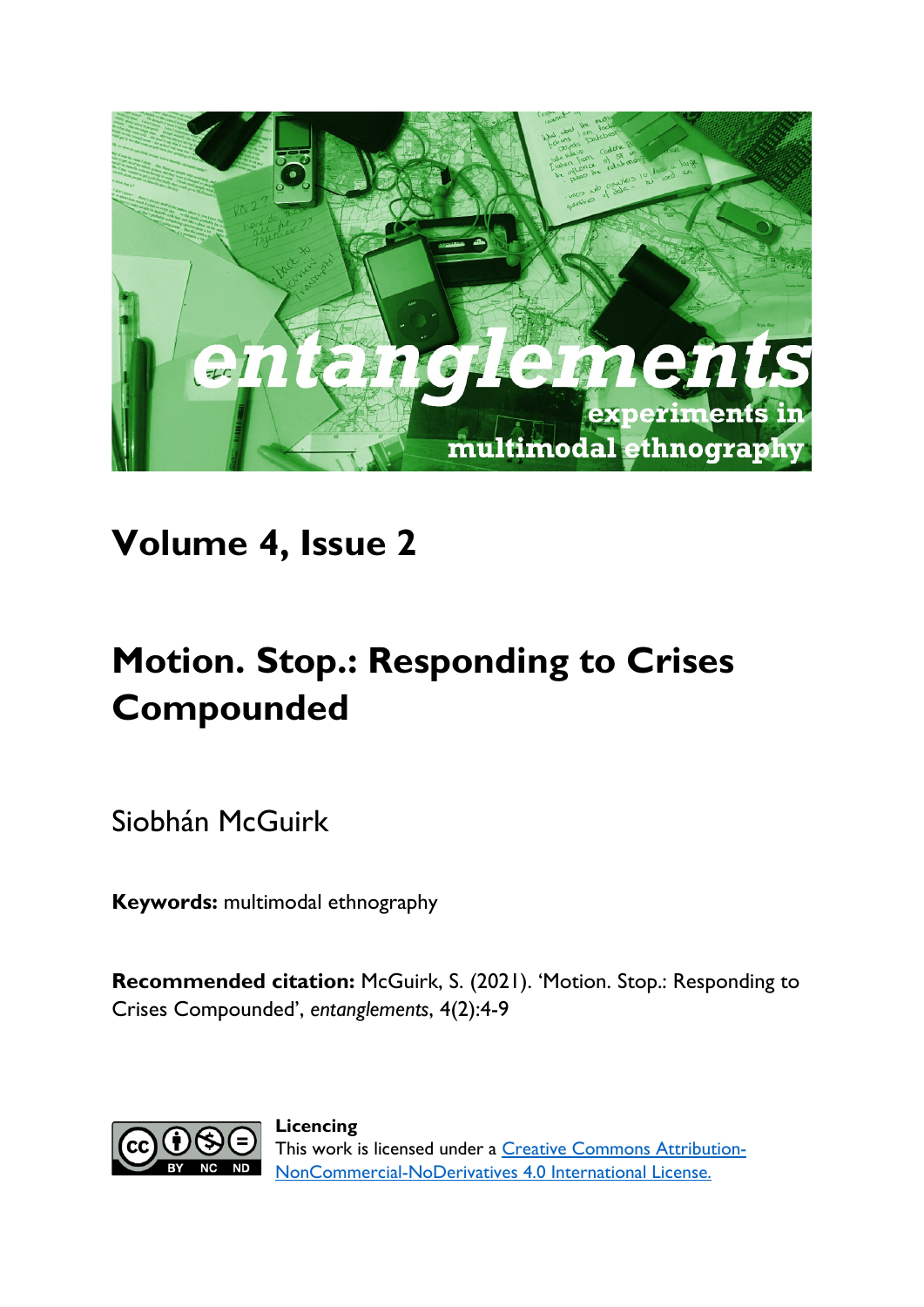# **Motion. Stop.: Responding to Crises Compounded**

### Siobhán McGuirk

### **Abstract**

Over the course of the Global Gender and Cultures of Equality project (GlobalGRACE, 2017- 2021), researchers around the world exchanged postcards, sharing glimpses of their work. As the Coronavirus pandemic and an abrupt funding cut transformed the form and scope of the project, the postcards took on new meaning. *Motion. Stop.* was made as the team awaited news about the future of the project. It is a video poem about the connecting threads that form through transnational collaboration.

#### **Please see HTML version for accompanying video content**

#### **Crisis mode**

In April 2018, I joined the four-year research project Global Gender and Cultures of Equality (GlobalGRACE, 2017-2021) as a postdoctoral Early Career Researcher. GlobalGRACE comprises six teams in six countries, using creative methods to research and respond to gender and intersecting inequalities (GlobalGRACE, 2018). The focus of my work has been curatorial, working collaboratively with colleagues in Bangladesh, Brazil, Mexico, the Philippines and South Africa to create materials for a series of exhibitions, starting with a launch event in London 2018 (*[Exchanging Cultures of Equality](https://culturesofequality.com/)*, 2018) and scheduled to close in 2021 with a final exhibition travelling between partner sites.

Like so many plans made for 2020/2021, ours were transformed by the global Coronavirus pandemic. As we continued working not as usual, our local contexts became more perilous, painful and taxing, particularly for our interlocutors. The nature of our academic work, and the way we approached it, shifted accordingly: data collection secondary, at best, to supporting the communities with and in which we worked; supporting each other through loss, grief, isolation, new demands on our time.

GlobalGRACE was funded by UK Research and Innovation's Global Challenge Research Fund under the rubric of "doing development differently". The pandemic forced a serious reconsideration of what the term, an erstwhile NGO buzzphrase (cf. Honig and Gulrajani, 2018), might really mean. With "differently" a circumstantial given, I wondered against what "metrics" funders would now measure our "outputs" and "impact". Redistribution of resources in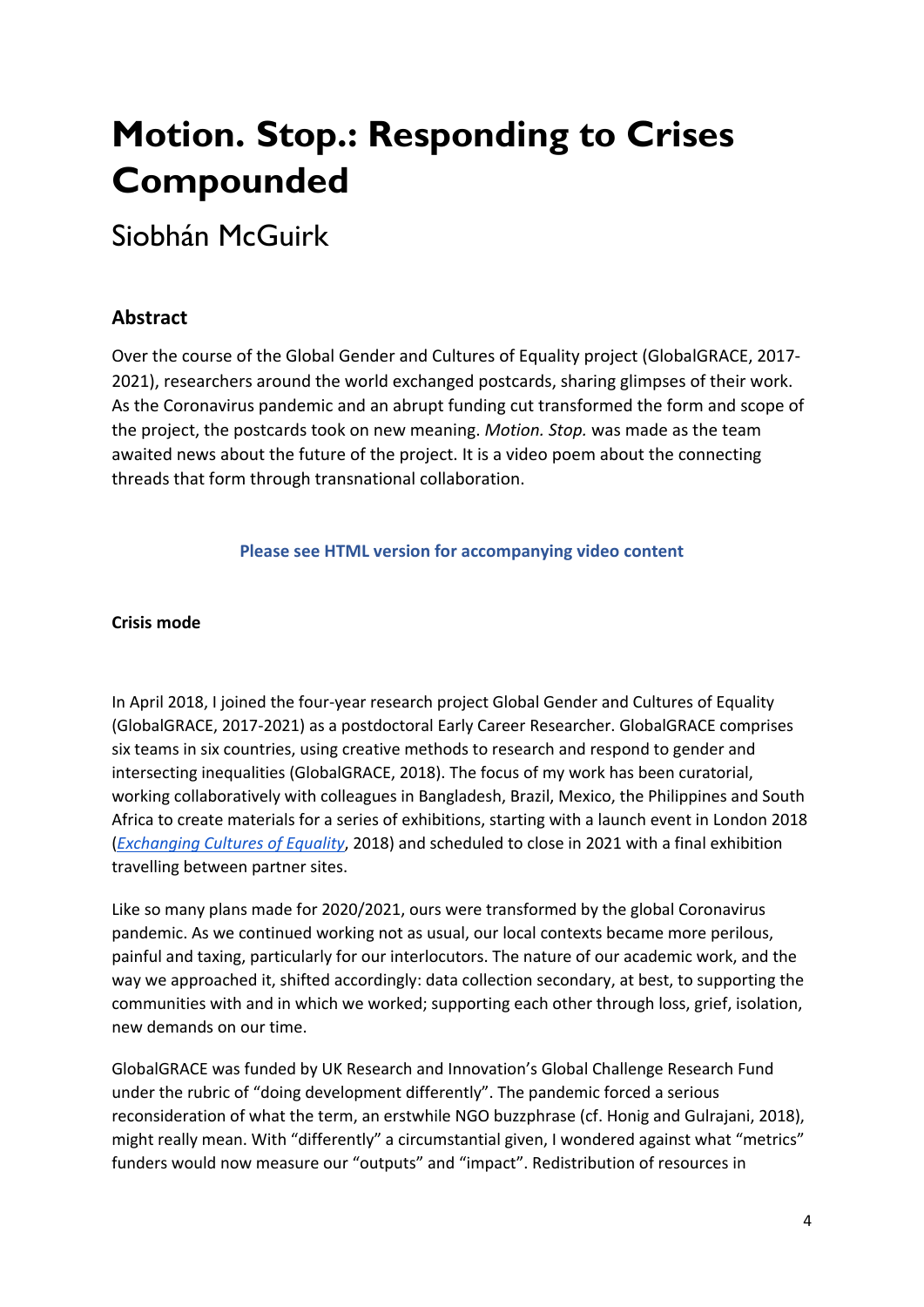response to local needs? The urgency and more deeply political hues of our writing, performances, poetry, and art? That we diligently published even while so many perished?

In the end, the only metric that counted was money. As the UK government's Foreign Aid cuts (Merrick, 2020) trickled down to UKRI grant withdrawals (Baker, 2021), our funding was abruptly cut. One enraged colleague rightly said the move was a betrayal. Yet it fit the capitalist, colonial structures in which we work—now flexing anew with vaccine nationalism, patent protectionism and crisis corruption. "Differently" meant more of the same.

#### **Curation mode**

How could we respond to such crises, compounded? My colleagues and I have been doing so in suitably creative, generous, ways, collectively determined to bridge gaping deficits, to see promises through. Making sacrifices, personal and professional, where we can. We are yet to conclude—to monitor, evaluate and report—what the consequences will be.

While we awaited confirmation of our precise fate—between "termination" and the euphemistic "reprofiling"—I have continued to work curatorially, fulfilling a request that I had also asked of GlobalGRACE colleagues earlier this year: to create and send postcards to each other—an intimate expression in material culture of the distances that separate, and the exchanges that connect us.

We have used postcards, objects only ostensibly mundane, since the project began (McGuirk, 2020). They have become a curatorial device and provided framing for communiqués from the field (GlobalGRACE, 2018), used both as an exhibition motif and a research method. Postcards make visible the processes of transnational interpersonal communication that are central to our work. They show the value of glimpses: insights incomplete, limited by time and space. As Gugganig and Schor explain, they are "popular exactly because of their enmeshed functions as collectable, ritual communication, and (visual) gift exchange, making them objects entangled in relationships" (2020, pp.691).

Acknowledging, too, the historical function served by picture postcards in colonial expansion, in our own experiments with postcards we have sought to challenge the exoticizing gazes still too often transmitted alongside the declaration 'Wish you were here!' The postcards we have made and sent have been both formative and representative of the ways in which transnational exchange has woven our work—across disparate sites, on differently oriented projects together. They have carried and anchored the connecting threads that years of collaboration have spun: threads intellectual and intimate, professional and personal.

Following the feminist praxis that undergirds GlobalGRACE, my curatorial approach has been to make explicit the ways in which these connections—as well as our individual circumstances and alongside site-specific data collection and independent research—have shaped our analyses. The set of postcards I made for colleagues feature photographs taken at a Rio de Janeiro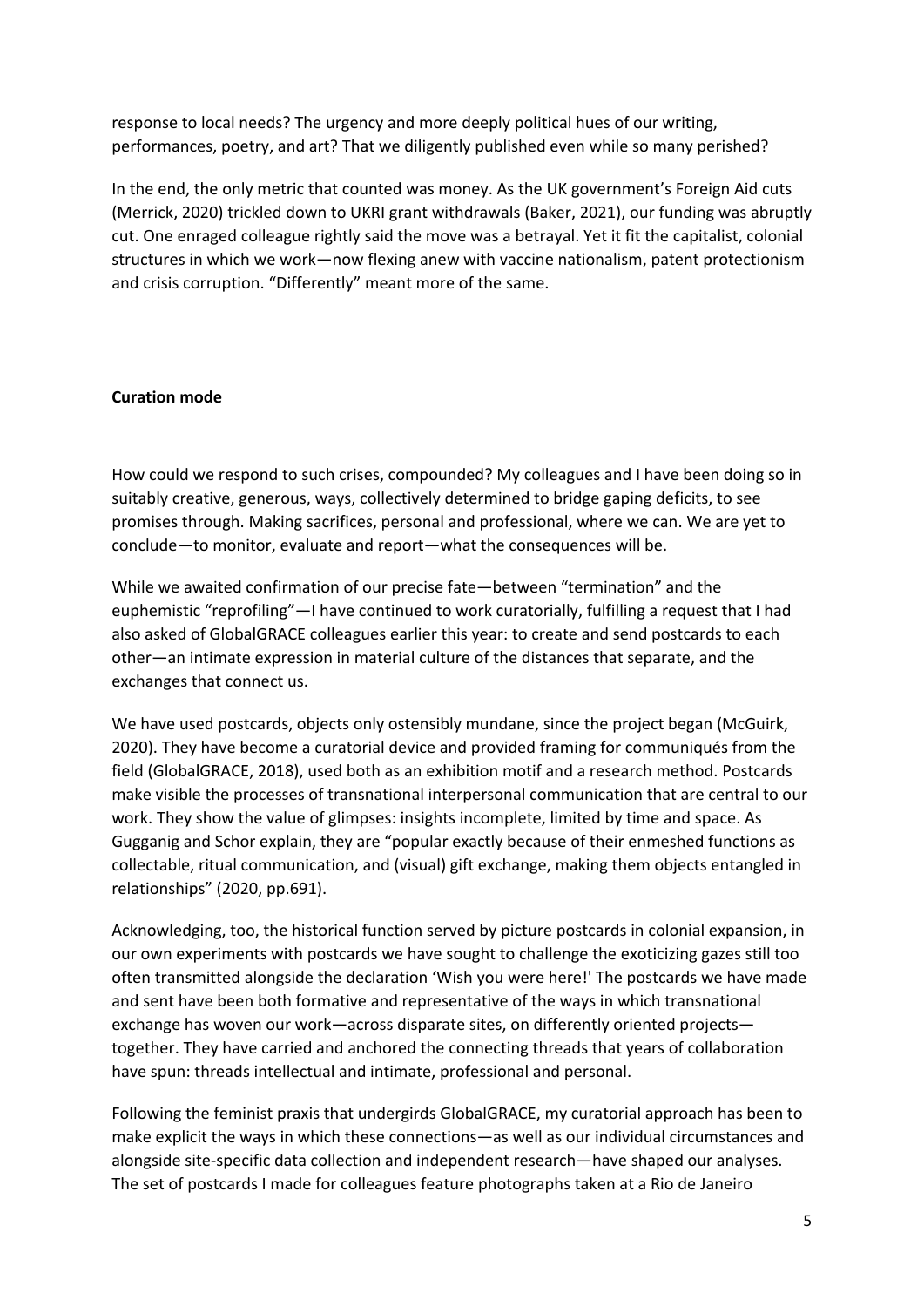conference centre in May 2019, the last time we were all together. That morning, before a day heavy with administrative meetings and academic presentations, we ducked and weaved around each other, tying and untying our bodies in knots, eyes closed, following instructions from colleagues. Their demonstration of play as a tool for political education also bridged distances between us.

I punched holes in the postcards so that they would fit into binders I had gifted colleagues when we first met, a functional call back to a different time. I made additional, smaller holes so I could thread a length of twine through each card before sending, creating a visual echo of the matrix of red wire I affixed to the ceiling of our first exhibition together—there, too, an aesthetic nod to processes of communication and connections forged.



*Figure 1: Postcards and crossed wires at Exchanging Cultures of Equality (2018)*

I wrote, stamped, and sent the postcards, photographing as I went, still frames befitting a contemplative, uncertain moment, but taken in anticipation of a more animated time to come. I wrote the poem later, as I pieced together the unarticulated thoughts and feelings I saw reflected in a staccato moving image.

The resultant video poem is, like the postcards it depicts, written to my colleagues. But it is sent outwards-facing, offering a passing glimpse into the intellectual, affective and creative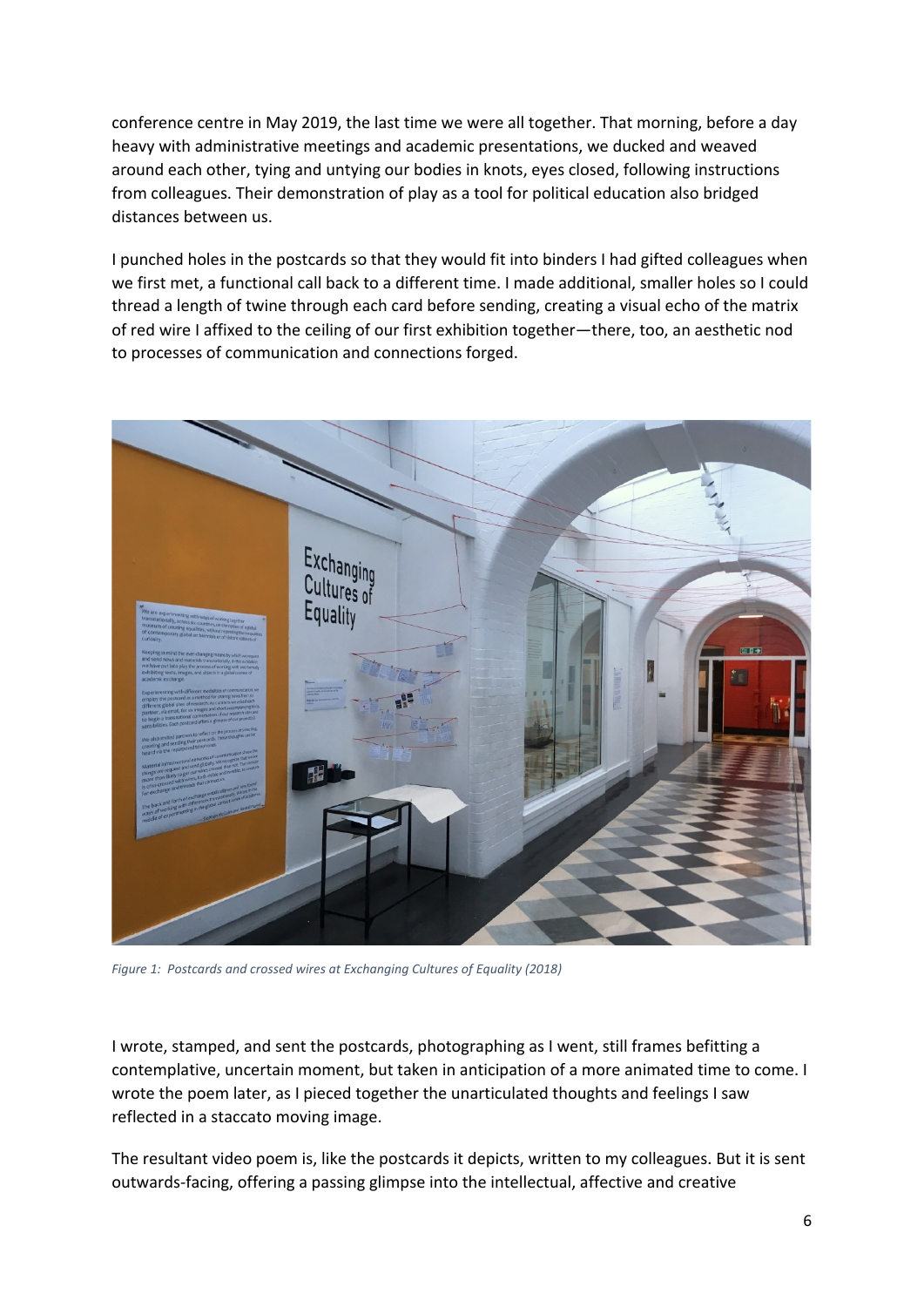possibilities to be found in transnational collaborative research—even amidst stop-start moments of crisis.

#### *Motion. Stop.*

- From the very beginning, we have sent postcards Shared different sorts of writing The personal as political A creative method An exhibitionary device Images chosen Forms shaped Gifts exchanged This collaboration forges bonds
- Echoes of conversations past weave new connecting threads Sometimes wires crossed Sometimes knots joyously untangled Laughter is not lost in translation

This material culture will cross oceans and seas, shuffle through sorting places, fly wrapped in bundles, amid a thousand other notes

Meanwhile, we stay put Locked down In contact, not in touch

These are sentiments sent at social distance Stamped with affection Edges softened en route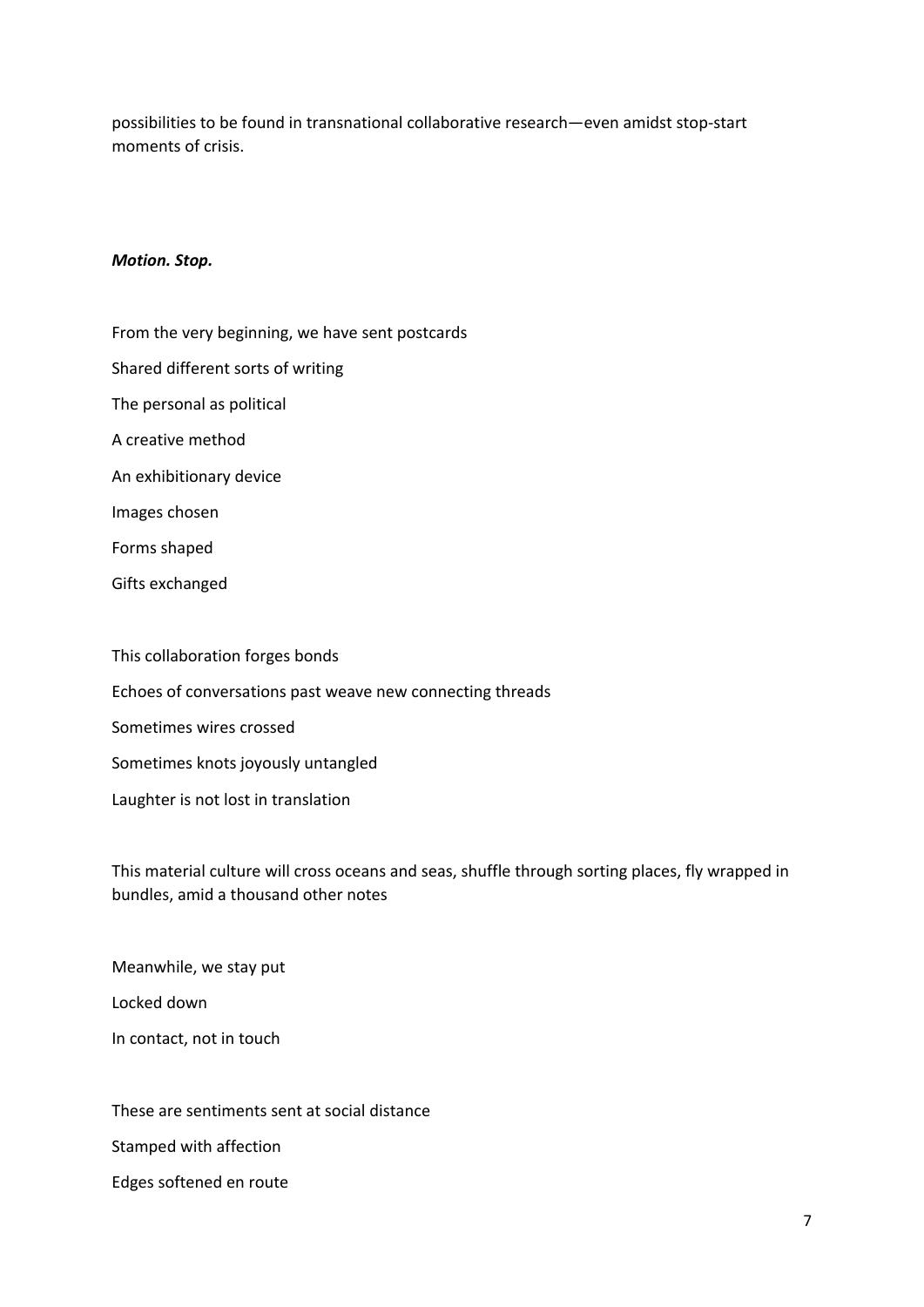Cardboard challenges to the ivory tower:

impact measured on landing

Now, purse strings severed, we gather our thoughts Put affairs in order Sign off Send

See you, post-haste

### **References**

Baker, S., 2021. UK Research and Innovation budget falls as overseas aid cuts bite. *Times Higher Education*. Available at < [https://www.timeshighereducation.com/news/uk-research-and](https://www.timeshighereducation.com/news/uk-research-and-innovation-budget-falls-overseas-aid-cuts-bite)[innovation-budget-falls-overseas-aid-cuts-bite>](https://www.timeshighereducation.com/news/uk-research-and-innovation-budget-falls-overseas-aid-cuts-bite) [Accessed 24 April 2021]

*Exchanging Cultures of Equality*, 2018. [exhibition] Kingsway Corridor, Goldsmiths, University of London, London. 21 June 2018 – 1 July 2018. Available at [<https://www.culturesofequality.com>](https://www.culturesofequality.com/) [Accessed 23 April 2021].

GlobalGRACE, 2018. *GlobalGRACE.net*. [online] Available at [<http://www.globalgrace.net>](http://www.globalgrace.net/) [Accessed 23 April 2021].

Gugganig, M. and S. Schor, 2020. Multimodal Ethnography in/of/as Postcards. *American Anthropologist* 122(3), pp.691-697.

Honig, D. and N. Gulrajani, 2018. Making good on donors' desire to Do Development Differently. *Third World Quarterly*, 39(1), pp.68-84.

McGuirk, S., 2020. Rewriting Postcards: Experiments in Collaborative Transnational Curation. *Studies on Home and Community Science* 14(1-2), pp.19-33.

Merrick, R., 2020. Foreign aid budget cut to 0.5 per cent of GDP with no end date set. *Independent* [online] 25 November 2020. Available at:

[<https://www.independent.co.uk/news/uk/politics/foreign-aid-budget-cut-rishi-sunak](https://www.independent.co.uk/news/uk/politics/foreign-aid-budget-cut-rishi-sunak-b1761670.html)[b1761670.html>](https://www.independent.co.uk/news/uk/politics/foreign-aid-budget-cut-rishi-sunak-b1761670.html) [Accessed 23 April 2021].